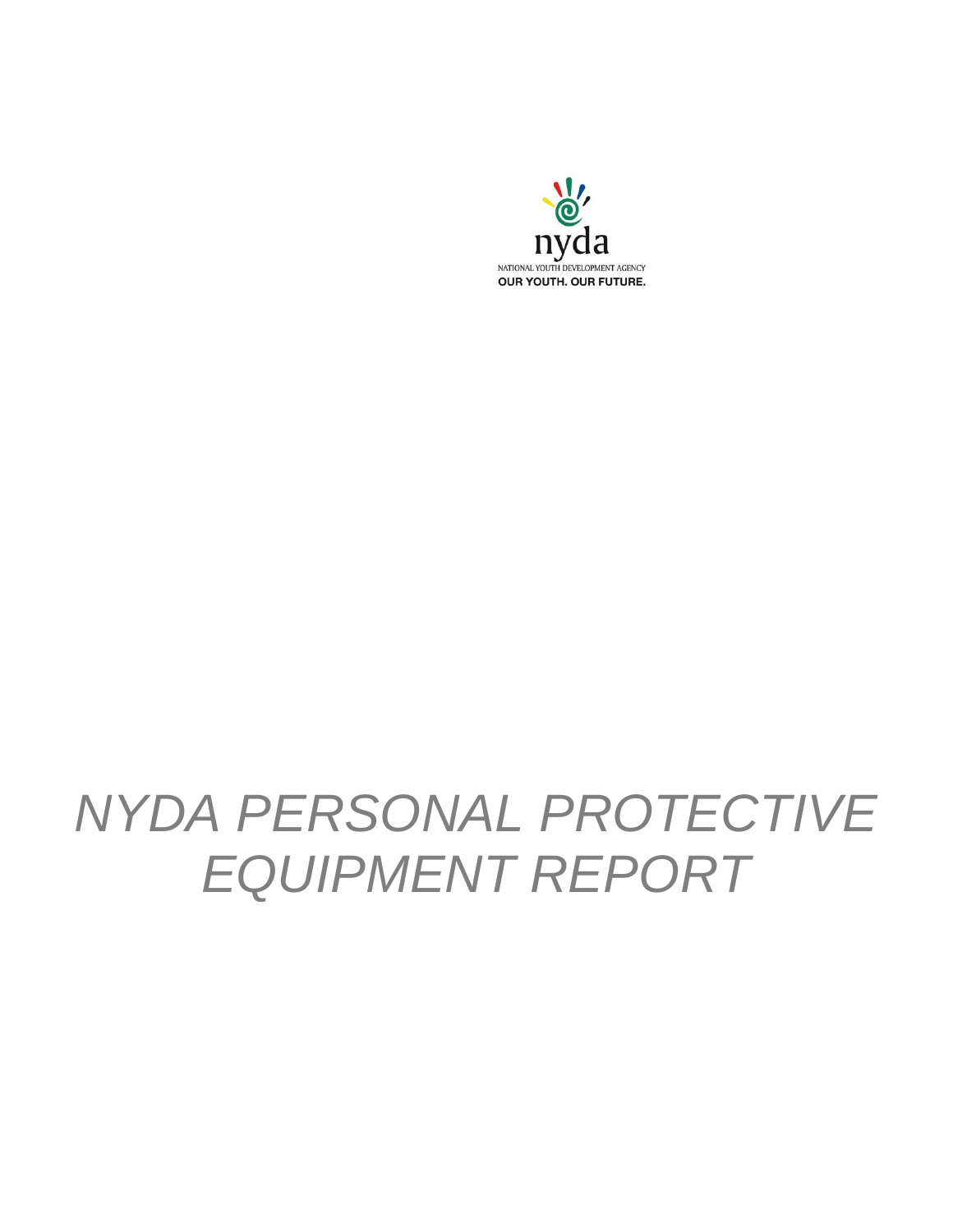## **Table of Contents**

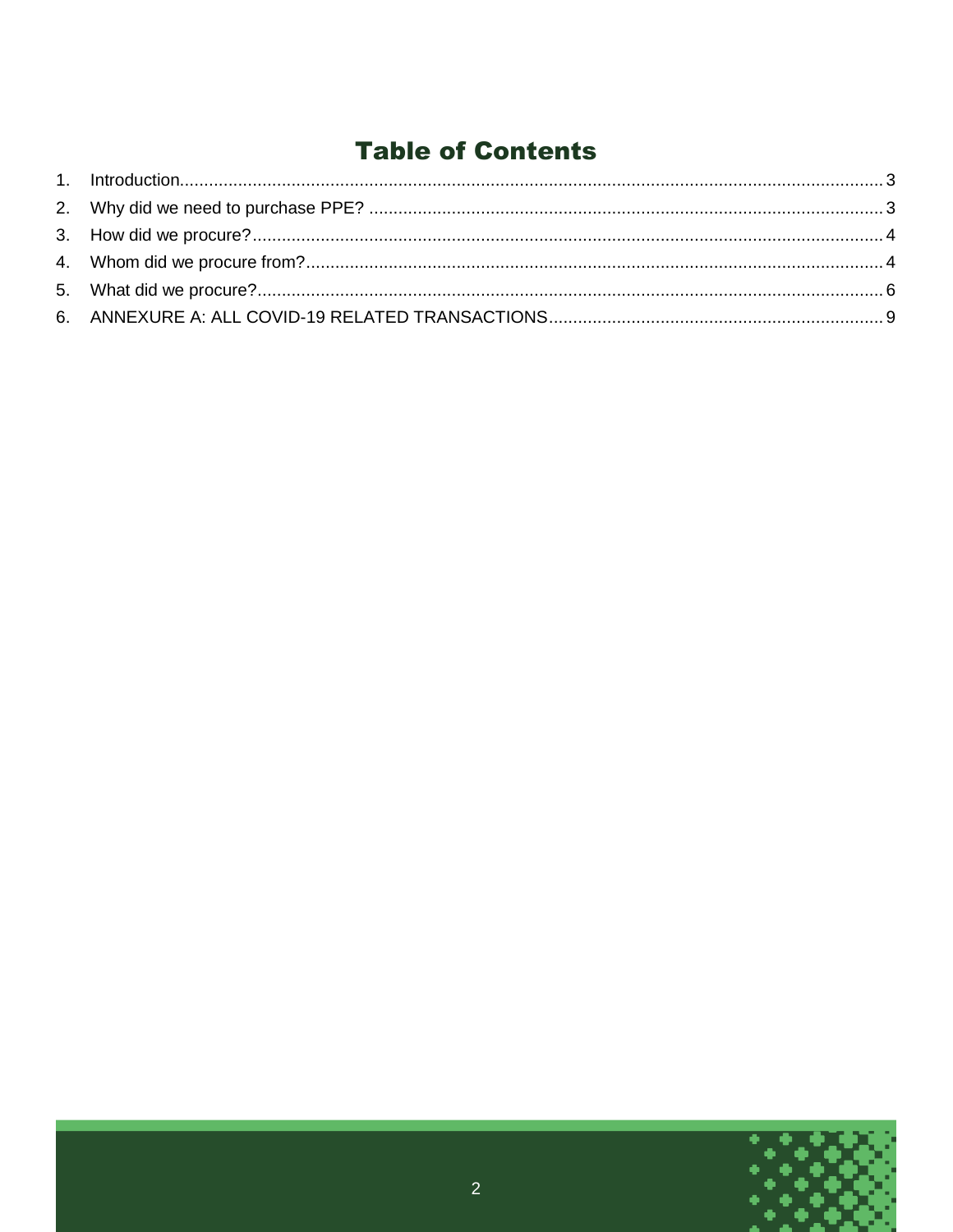#### **1. Introduction**

<span id="page-2-0"></span>This report is a full disclosure of all the Personal Protective Equipment procured by the National Youth Development Agency in response to the Covid-19 crises. The report is released in full disclosure of the transactions, including quantities purchased, prices paid, the companies that we procured from and why we purchased PPE.

#### **2. Why did we need to purchase PPE?**

<span id="page-2-1"></span>Given that the Coronavirus arrived in South Africa in early March, there were already fears of the impact of the virus given how it had already started ravaging countries all over the world. The NYDA followed all government guidance in the initial stages, and at that stage masks were not a requirement, however before we went into the hard lockdown we purchased masks for staff members who preferred to use them. We also over one weekend sanitized through deep cleaning all our offices around the country.

During Level 5 and Level 4 of the Risk Adjusted Strategy, the NYDA offices remained closed to the public and our employees worked from home and the Agency was available online. During Level 3 of the lockdown, we began a phased in return to our offices. To do this safely and in accordance with the Department of Health and Department of Employment and Labour regulations we procured the following:

- Cloth Masks for all our staff members branded with the NYDA logo. This also helps when they are out in public and you would like to ask them a question about NYDA.

- Disposable masks and inventory to assist if someone has forgotten their mask at home or if a member of the public arrives without a mask.

- Sanitizing stations so that sanitization can easily be done on arrival and exit.
- Sanitizer refills for when the stations run out of sanitizer.
- Individual hand sanitizers for each employee's desk.
- Disposable aprons and gloves and disinfectant wipes for all our housekeeping staff to utilize.
- Face shields for those staff members who prefer to use them instead of masks.
- Sanitization and deep cleaning each time a case of Covid-19 is identified.
- Temperature scanners to scan each person coming into our buildings or centres.

The NYDA has in total 497 employees and 34 branches and centres around the country.

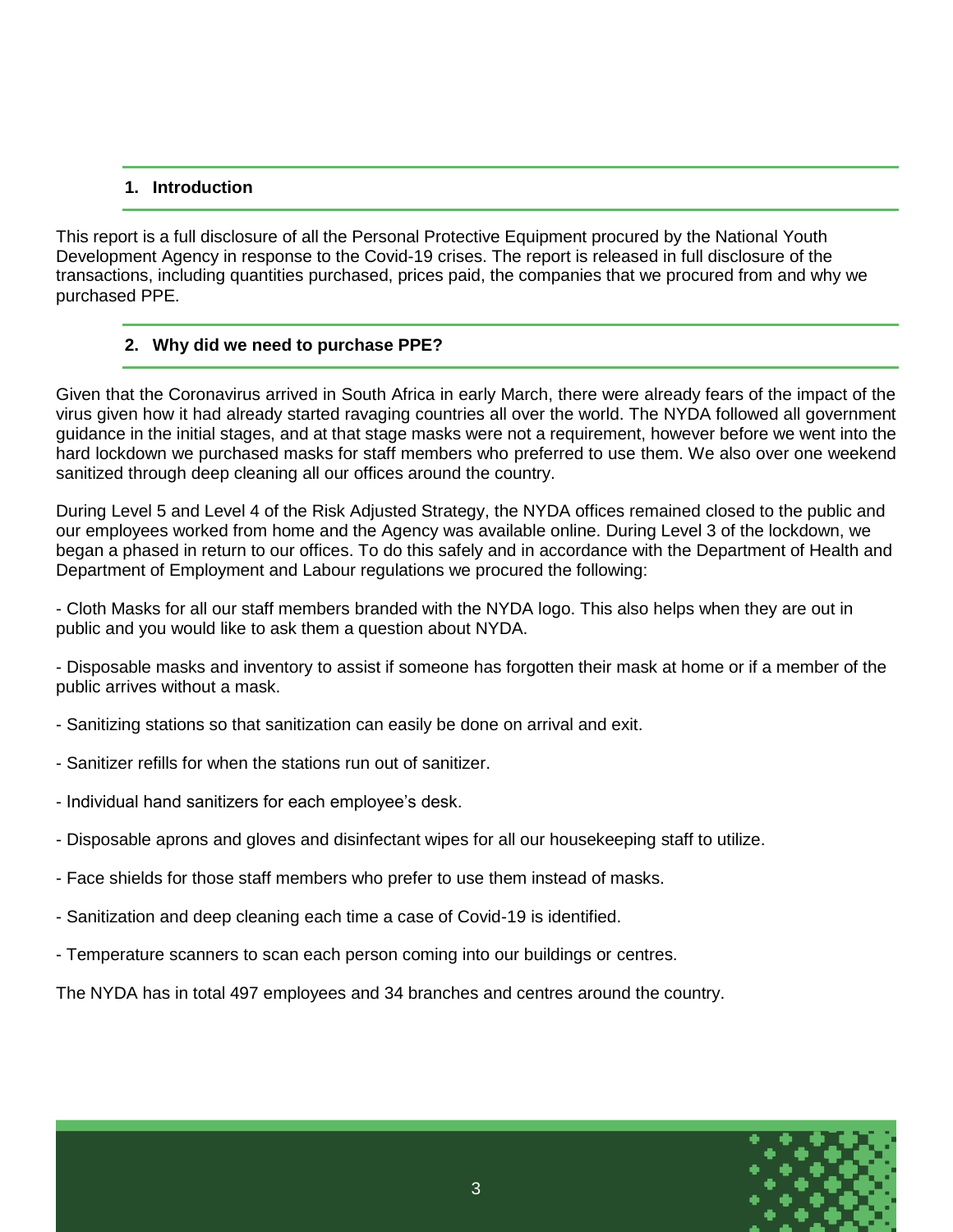#### **3. How did we procure?**

<span id="page-3-0"></span>On all occasions, we procured using the three-quotation method. In terms of the Public Finance Management Act and National Treasury regulations require goods or services under the value of R500 000 to be procured through a three-quotation system.

In utilizing the three-quotation system it ensures that there is comparative pricing to prevent procurement from a singular institution.

We also source the companies that we use directly from the Central Supplier Database from National Treasury. On the Central Database, we can see what the company's ownership structure looks like, their Broad Based Economic Empowerment level, what the company specializes in and whether they are black, youth or women owned.

We also have a system called cross check, where all our employees are registered and the system determines if any of our employees are related to companies we may be procuring from so that we identify a conflict of interest before we procure.

<span id="page-3-1"></span>Our Supply Chain Management system requires that each quotation received is assessed for price and BBBEE compliance and a final award is made.

#### **4. Whom did we procure from?**

We procured from the following suppliers:

| Date of<br>transaction | Name of<br>supplier                           | <b>Expenditure</b> | What did we<br>procure                                                                                                                             | <b>Supplier</b><br>details                            | <b>Supplier</b><br>directors                        |
|------------------------|-----------------------------------------------|--------------------|----------------------------------------------------------------------------------------------------------------------------------------------------|-------------------------------------------------------|-----------------------------------------------------|
| 19 March 2020          | <b>Mottum</b><br>Marketing and<br>Advertising | R163 755.00        | Surgical masks<br>Individual hand<br>sanitizers                                                                                                    | <b>Black Owned,</b><br>Youth Owned,<br>Woman<br>Owned | <b>LERATO</b><br><b>PALESA</b><br><b>NOTREM</b>     |
| 28 May 2020            | Magambu<br><b>Services</b>                    | R468 400.00        | Sanitizer floor stand<br>dispenser<br><b>Digital Body</b><br><b>Thermometers</b><br>Infrared Non-<br>Contact<br>Sanitizer refill for<br>dispensers | <b>Black owned</b>                                    | <b>SIYABONGA</b><br><b>THABEDE</b>                  |
| 1 June 2020            | Sebhuku<br>solutions                          | R7 242.00          | Cloth face masks                                                                                                                                   | <b>Black owned</b>                                    | <b>SLAUDDEN</b><br><b>MATHAMBO</b><br><b>NHLAPO</b> |

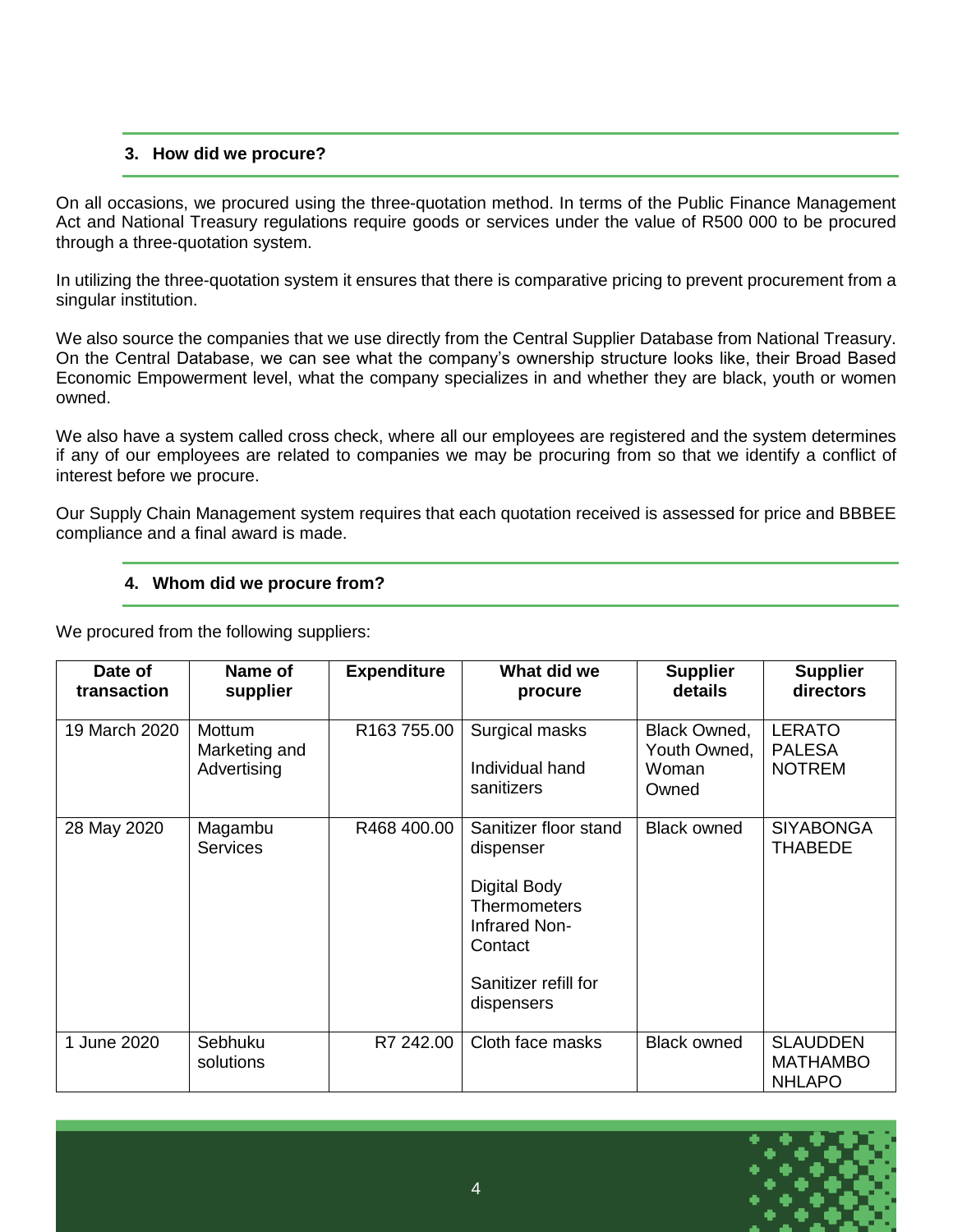| 2 June 2020<br><b>King Mawie</b><br>Projects |                                        | R35 000.00    | Cloth face masks                                                          | <b>Black Owned</b>                                  | <b>MELUSI</b><br><b>THOKOZANI</b><br><b>MKHIZE</b>   |  |
|----------------------------------------------|----------------------------------------|---------------|---------------------------------------------------------------------------|-----------------------------------------------------|------------------------------------------------------|--|
| 3 June 2020                                  | Nhlakanipho<br><b>Brains</b>           | R130 500.00   | Disposable aprons<br>Surgical gloves<br>Disinfector wipes<br>Face shields | Black Owned,<br>Youth Owned,<br>Woman<br>Owned      | <b>NONKULULE</b><br>KO<br><b>MKHABELA</b>            |  |
| 3 June 2020                                  | Seretojane<br>Trading                  | R460 182.00   | <b>Individual Hand</b><br><b>Sanitizers</b>                               | Black Owned,<br>Youth Owned,                        | <b>KGOTHATSO</b><br><b>ANTONY</b><br><b>KUPA</b>     |  |
| 30 June 2020                                 | Ralimaake<br>enterprises               | R24 720.00    | Surgical gloves<br>Individual hand<br>sanitizers                          | <b>Black owned</b>                                  | <b>RALPH</b><br><b>MAAKE</b>                         |  |
| 10 July 2020                                 | <b>GIY Cleaning</b><br><b>Services</b> | R5 980.00     | Sanitizing and<br>disinfecting offices                                    | Black Owned,<br>Women<br>Owned                      | <b>GALIEMA</b><br><b>DOLLIE</b>                      |  |
| 14 July 2020                                 | Isiqhamo<br>Solutions                  | R3 542.00     | Sanitizing and<br>disinfecting offices                                    | Black owned,<br>Youth owned                         | <b>YANDISA</b><br><b>MAKALIMA</b>                    |  |
| 27 July 2020                                 | <b>Bidvest</b><br>Prestige<br>Cleaning | R60 127.91    | Sanitizing and<br>disinfecting offices                                    | <b>JSE Listed</b>                                   | <b>ALAN</b><br><b>FAINMAN</b>                        |  |
| 3 August 2020                                | Reatsosoletsa<br>Trading<br>Projects   | R5 650.00     | Sanitation and<br><b>Disinfecting</b>                                     | <b>Black Owned,</b><br><b>Youth Owned</b><br>Female | <b>SEDIAPELO</b><br><b>SELINAH</b><br><b>JOHNSON</b> |  |
|                                              |                                        | R1 365 098.91 |                                                                           |                                                     |                                                      |  |

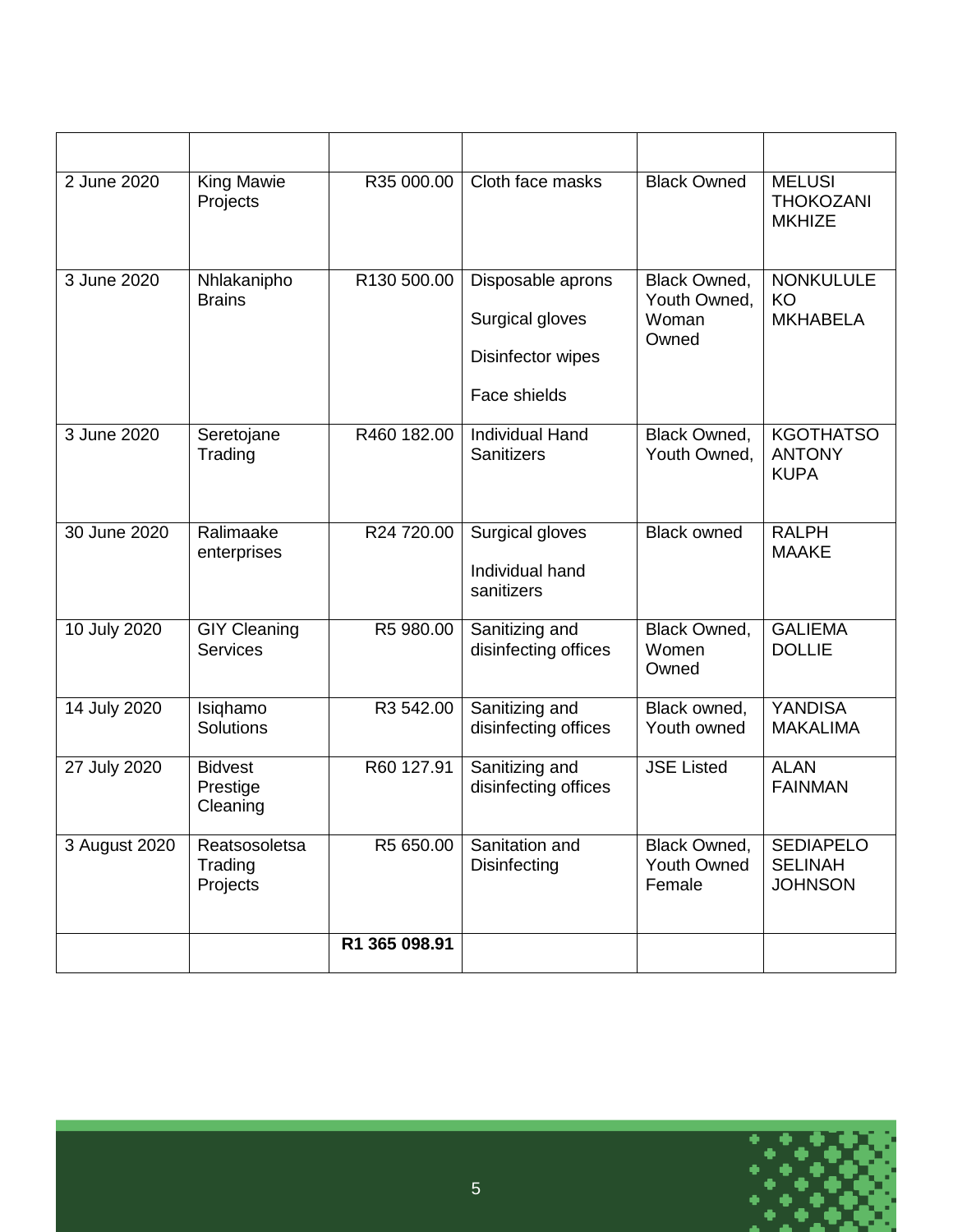

### **5. What did we procure**

<span id="page-5-0"></span>We procured in total the following. We have also compared each time to the National Treasury price guidelines set:

| Item description                                                                                                                                                                                     | Quantity | Price per<br>item | <b>National</b><br>Treasury<br>price | Total<br>amount      |
|------------------------------------------------------------------------------------------------------------------------------------------------------------------------------------------------------|----------|-------------------|--------------------------------------|----------------------|
| Sanitizers, 500ml - Sanitizer, with not less than 70%<br>alcohol must comply to WHO-recommended hand<br>rub formulations. Hospital Grade 70% Alcohol Hand<br>Sanitiser & Disinfectant with Emollient | 1500     | R74.17            | R91.80                               | R <sub>111</sub> 255 |
| Sanitizers, 500ml - Sanitizer, with not less than 70%<br>alcohol must comply to WHO-recommended hand<br>rub formulations. Hospital Grade 70% Alcohol Hand<br>Sanitiser & Disinfectant with Emollient | 3000     | R60.50            | R91.80                               | R181 500             |
| Sanitizers, 500ml - Sanitizer, with not less than 70%<br>alcohol must comply to WHO-recommended hand<br>rub formulations. Hospital Grade 70% Alcohol Hand<br>Sanitiser & Disinfectant with Emollient | 204      | R80.00            | R91.80                               | R <sub>16</sub> 320  |
| <b>Sanitisers subtotal</b>                                                                                                                                                                           | 4 704    | R65.27            | R91.80                               | R307 075             |
| Sanitiser 1L refill for dispenser                                                                                                                                                                    | 2 600    | R70.65            | R <sub>183.60</sub>                  | R183 690             |

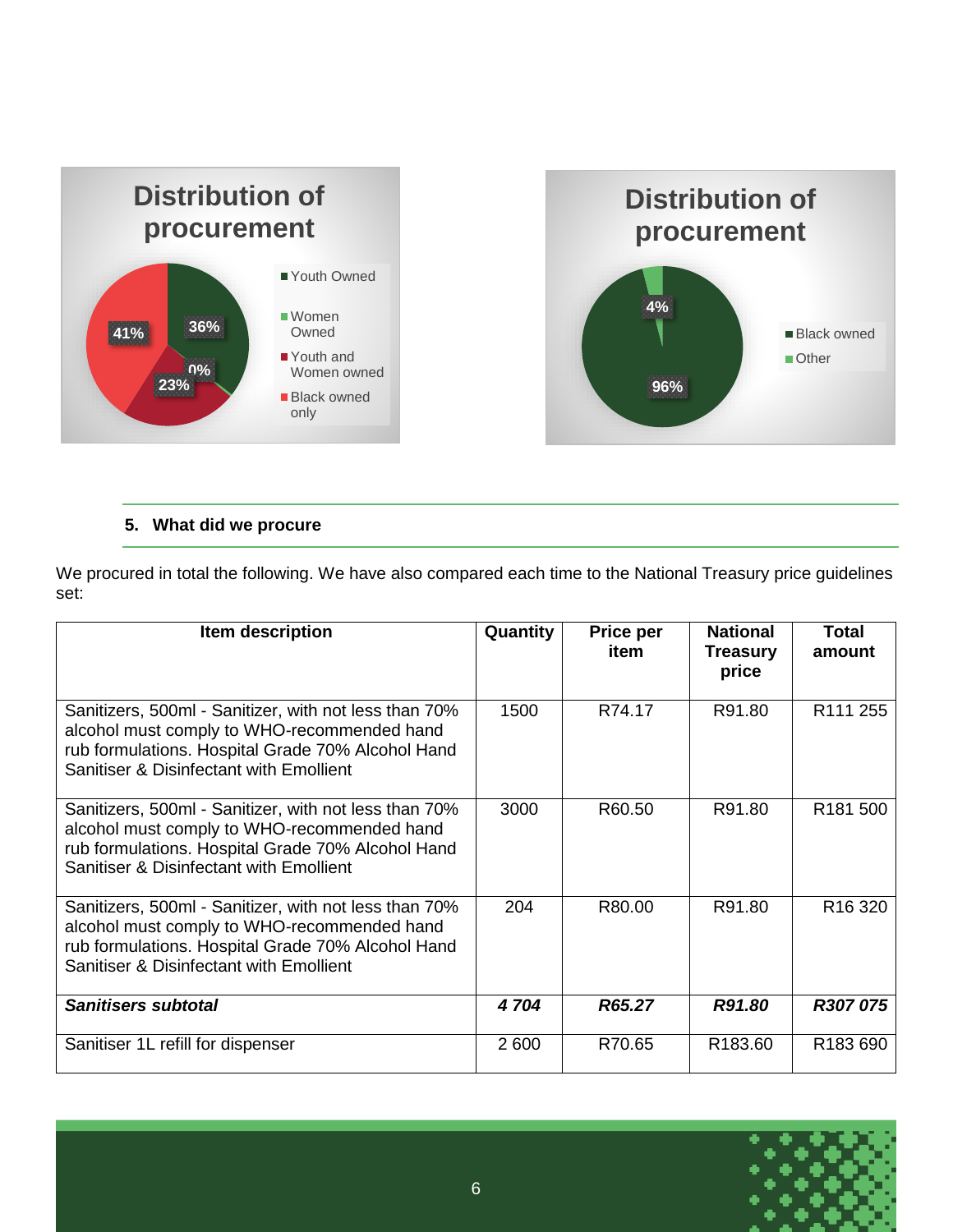| Sanitisers 25L refill 70% Alcohol Base Hand<br>Sanitizer Antibacterial Moisturizing                                                                                                                                                                                                         | 80    | R3 393.00 | R3 450.00             | R271 440 |
|---------------------------------------------------------------------------------------------------------------------------------------------------------------------------------------------------------------------------------------------------------------------------------------------|-------|-----------|-----------------------|----------|
| Sanitisers floor stand dispensers                                                                                                                                                                                                                                                           | 80    | R1 550.75 | None                  | R124 060 |
| Digital Body Thermometers Infrared Non-Contact -<br>Each                                                                                                                                                                                                                                    | 180   | R892.50   | R <sub>2</sub> 527.20 | R160 650 |
| Cloth Face Masks - Mask - 3 layers of fabric (As per<br>the DTIC guidelines & Specifications). Branded with<br>organisational logo.                                                                                                                                                         | 1000  | R35*      | <b>R25</b>            | R35 000  |
| Cloth Face Masks - Mask - 3 layers of fabric (As per<br>the DTIC guidelines & Specifications. Branded with<br>organisational logo.                                                                                                                                                          | 204   | R35.50*   | R <sub>25</sub>       | R7 242   |
| Cloth face masks subtotal                                                                                                                                                                                                                                                                   | 1 204 | R35.08    | <b>R25</b>            | R42 242  |
| Disposable Masks - 3 ply surgical face masks, 3<br>layers made up of a soft fibre layer, a filter layer<br>made of polypropylene (making them hypoallergenic)<br>and the top non-woven layer. (Pack of three)                                                                               | 1 500 | R35.00    | <b>R45</b>            | R52 500  |
| Disposable aprons - Straight apron with bib,<br>100%pvc, water proof, sewn strip for neck and back<br>fastening. Minimum weight: 300g/m2, covering size<br>70cm to 90cm (width) x 120 - 150cm: Reusable -<br>Box of 100 pieces                                                              | 100   | R290      | R297                  | R29 000  |
| Disinfector wipes (bucket) - 70% alcohol, Hand and<br>general wipes, 2000's                                                                                                                                                                                                                 | 80    | R800      | None                  | R64 000  |
| Disposable gloves - gloves examination/surgical,<br>sterile, Gloves - surgical or examination - nitrile,<br>powder-free, sterile, single-use. Gloves should have<br>long cuffs, reaching well above the wrist, ideally to<br>mid-forearm. Sizes: small, medium, large pack of<br>100 pieces | 204   | R350      | R700                  | R71 400  |
| Disposable gloves - gloves examination/surgical,<br>sterile, Gloves - surgical or examination - nitrile,<br>powder-free, sterile, single-use. Gloves should have<br>long cuffs, reaching well above the wrist, ideally to<br>mid-forearm. Sizes: small, medium, large pack of<br>100 pieces | 100   | R270      | R700                  | R27 000  |
| <b>Subtotal on surgical gloves</b>                                                                                                                                                                                                                                                          | 304   | R323.68   | <b>R700</b>           | R98 400  |

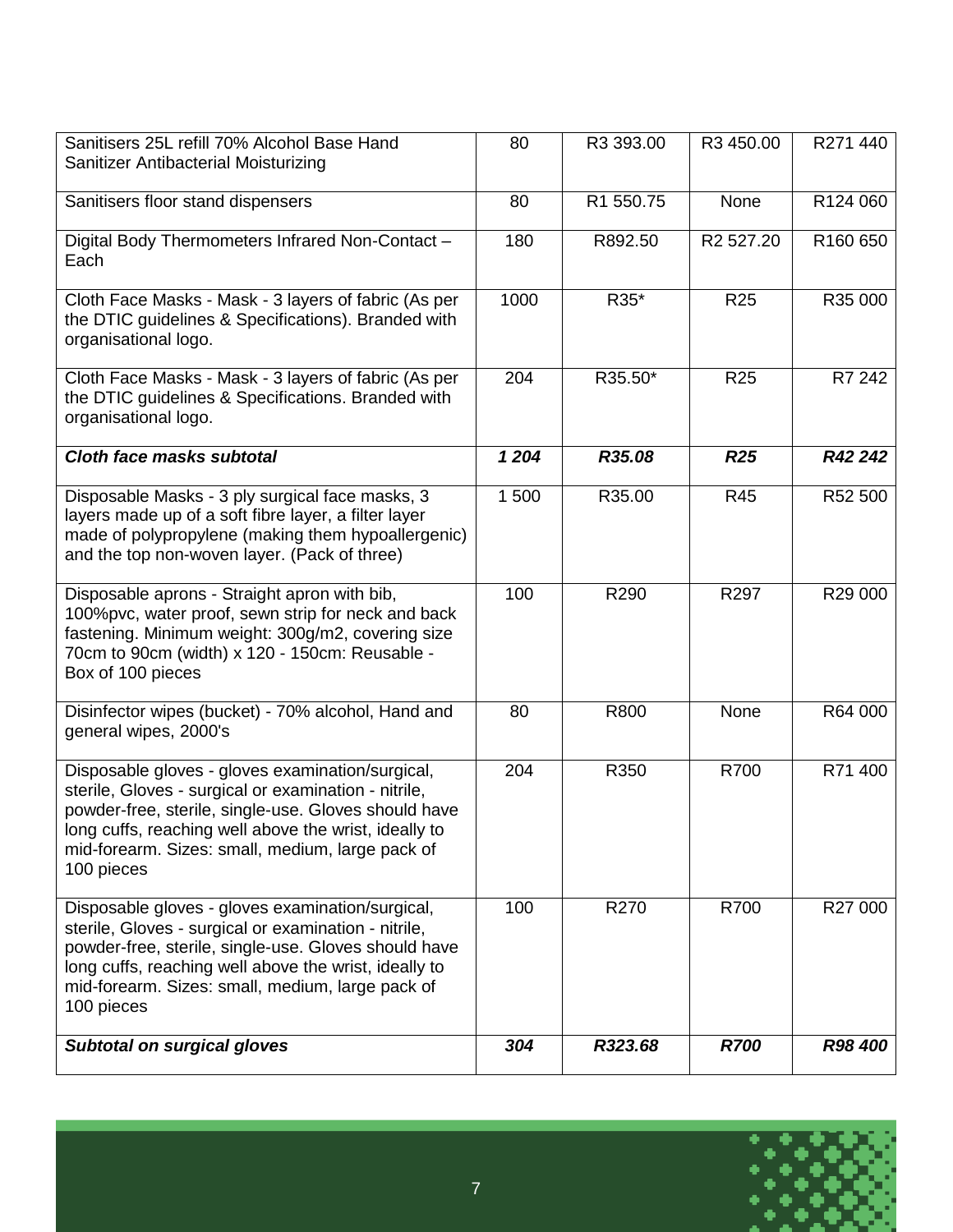| Face shields - Made of clear plastic and providing<br>good visibility to both the wearer and the patient.<br>Adjustable band to attach firmly around the head and<br>fit snuggly against the forehead, fog resistant<br>(preferable). Completely cover the sides and length<br>of the face. May be re-usable (made of robust<br>material which can be cleaned and disinfected) or<br>disposable. | 100                      | R <sub>105.00</sub>    | R <sub>108.00</sub> | R <sub>10</sub> 500 |
|--------------------------------------------------------------------------------------------------------------------------------------------------------------------------------------------------------------------------------------------------------------------------------------------------------------------------------------------------------------------------------------------------|--------------------------|------------------------|---------------------|---------------------|
| Provision of 4 cleaners and disinfecting of Head<br>Office                                                                                                                                                                                                                                                                                                                                       | 4 0 0 0<br>sq.<br>meters | R <sub>15</sub> /sq. m | None                | R60 128             |
| Sanitation and Disinfecting of Branch                                                                                                                                                                                                                                                                                                                                                            | 400 sq.<br>meters        | R15/sq. m              | None                | R <sub>5</sub> 980  |
| Sanitation and Disinfecting of Branch                                                                                                                                                                                                                                                                                                                                                            | 300 sq.<br>meters        | R12/sq. m              | None                | R <sub>3</sub> 542  |
| Sanitation and Disinfecting of Branch                                                                                                                                                                                                                                                                                                                                                            | 400 sq.<br>meters        | R14/sq. m              | None                | R <sub>5</sub> 650  |

\* The reason why our cloth masks were more expensive than the regulated National Treasury price is due to us requiring these masks to be branded with our Agency branding which added the additional cost.